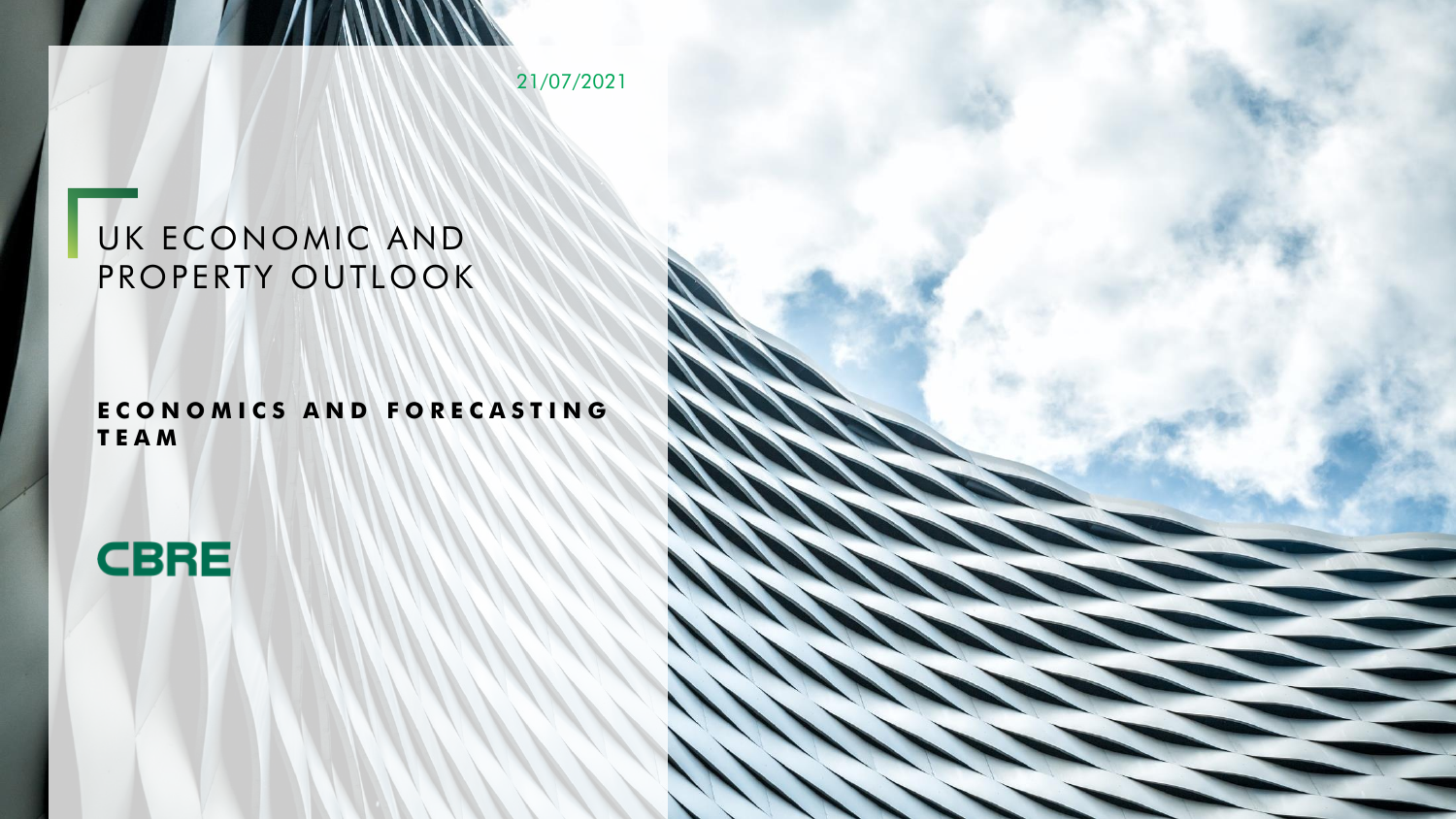# **MAIN POINTS**

| Economic recovery is well underway                  | • We expect economic momentum to continue as the remaining restrictions are lifted on 19 July.<br>We are forecasting GDP growth of 7.7% in 2021, with economic activity returning to pre-<br>$\bullet$<br>pandemic levels in Q4 of this year.                                                                                                                                                                                                                                                                                                                    |
|-----------------------------------------------------|------------------------------------------------------------------------------------------------------------------------------------------------------------------------------------------------------------------------------------------------------------------------------------------------------------------------------------------------------------------------------------------------------------------------------------------------------------------------------------------------------------------------------------------------------------------|
| but there are risks to the outlook                  | Rising Covid-19 cases continue to pose a downside risk to the outlook. Though the link between<br>$\bullet$<br>rising cases and hospitalisations has weakened, evidence suggests that consumer confidence can<br>be impacted by rising case numbers. This may slow the return to normal patterns of leisure<br>spending.                                                                                                                                                                                                                                         |
| Unemployment to peak below 6%                       | • The number of payrolled employees increased for the sixth consecutive month and the headline<br>unemployment rate edged down to 4.7% in the three months to May. Job vacancies are back at<br>pre-pandemic levels, with concerns of labour shortages in some sectors.<br>The end of the furlough scheme has been timed about right with demand picking up and<br>$\bullet$<br>expected to remain strong. While this will minimise the degree of job losses in 2021, there will<br>inevitably be some job losses and this is reflected in our current forecast. |
| Inflation is transitory and low rates to continue . | The UK is experiencing a spike in inflation. But this largely the result of base effects whereby<br>current prices are being compared with the depressed prices a year ago at the start of the<br>pandemic.<br>As this is likely to be only a temporary spike, we expect the Bank of England to keep interest rates<br>$\bullet$<br>on hold.<br>Long-term interest rates are expected to drift upwards from the very low levels seen during the<br>$\bullet$<br>pandemic, but we remain in a lower-for-longer interest rate environment.                         |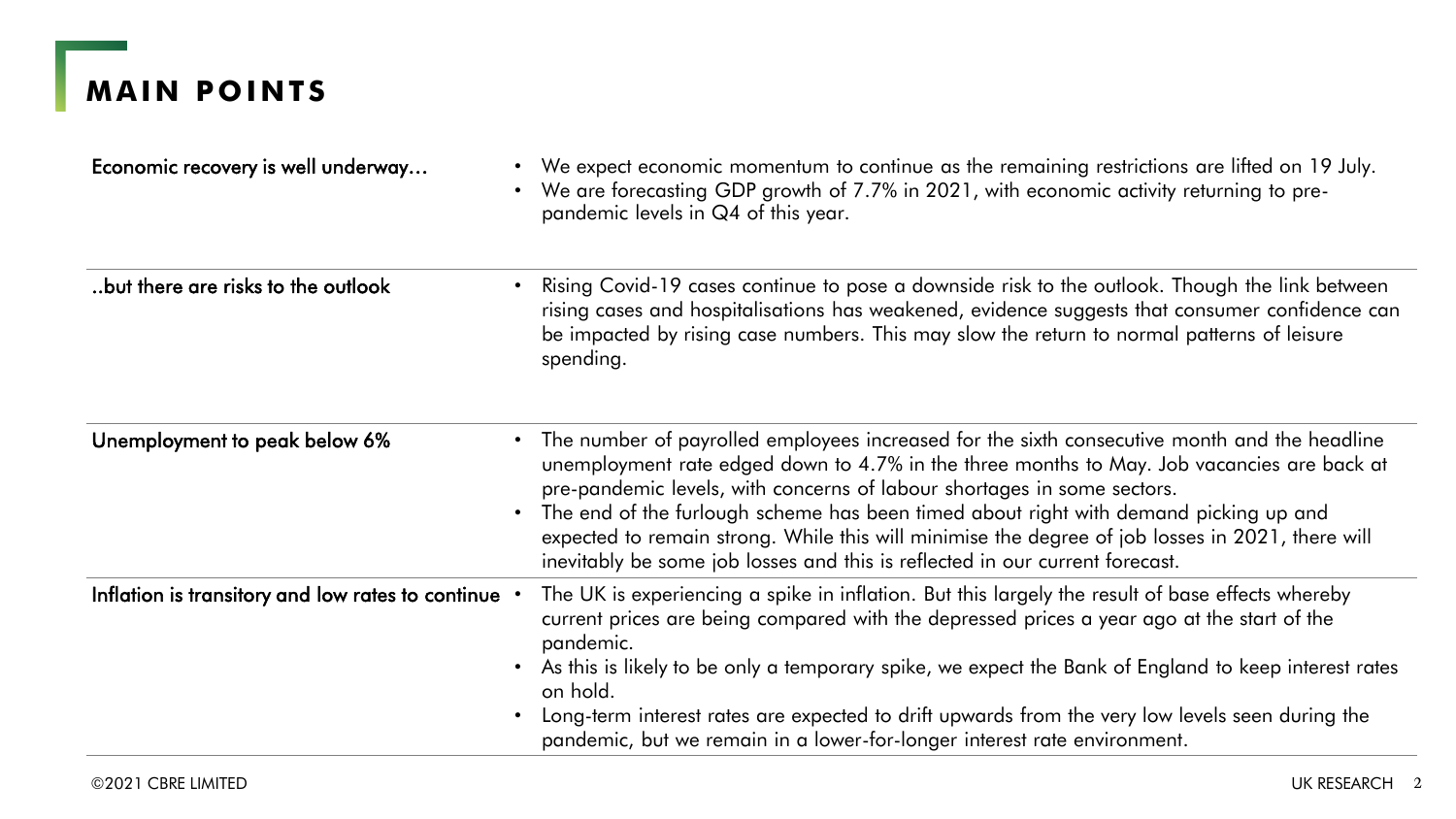### **ECONOMIC SETTING**

GDP was stronger than expected over the second and third lockdowns, demonstrating the resilience and adaptive nature of businesses during the months of restrictions. First quarter GDP fell by 1.6%, but the UK economy has been in recovery since January, with monthly GDP on a continuous upward path since then.

Following May's GDP growth, the UK economy is around 3% below its pre pandemic level. Consumer-facing services continued to grow in May, and with the easing of hospitality restrictions there has been a notable shift in demand from food stores to restaurants and pubs. In contrast, manufacturing stalled in May because of problems with the supply of key components.

**Gross Value Added, by sector, % change since Feb 20**



# **UK GDP (GVA)**

Source: ONS, CBRE Research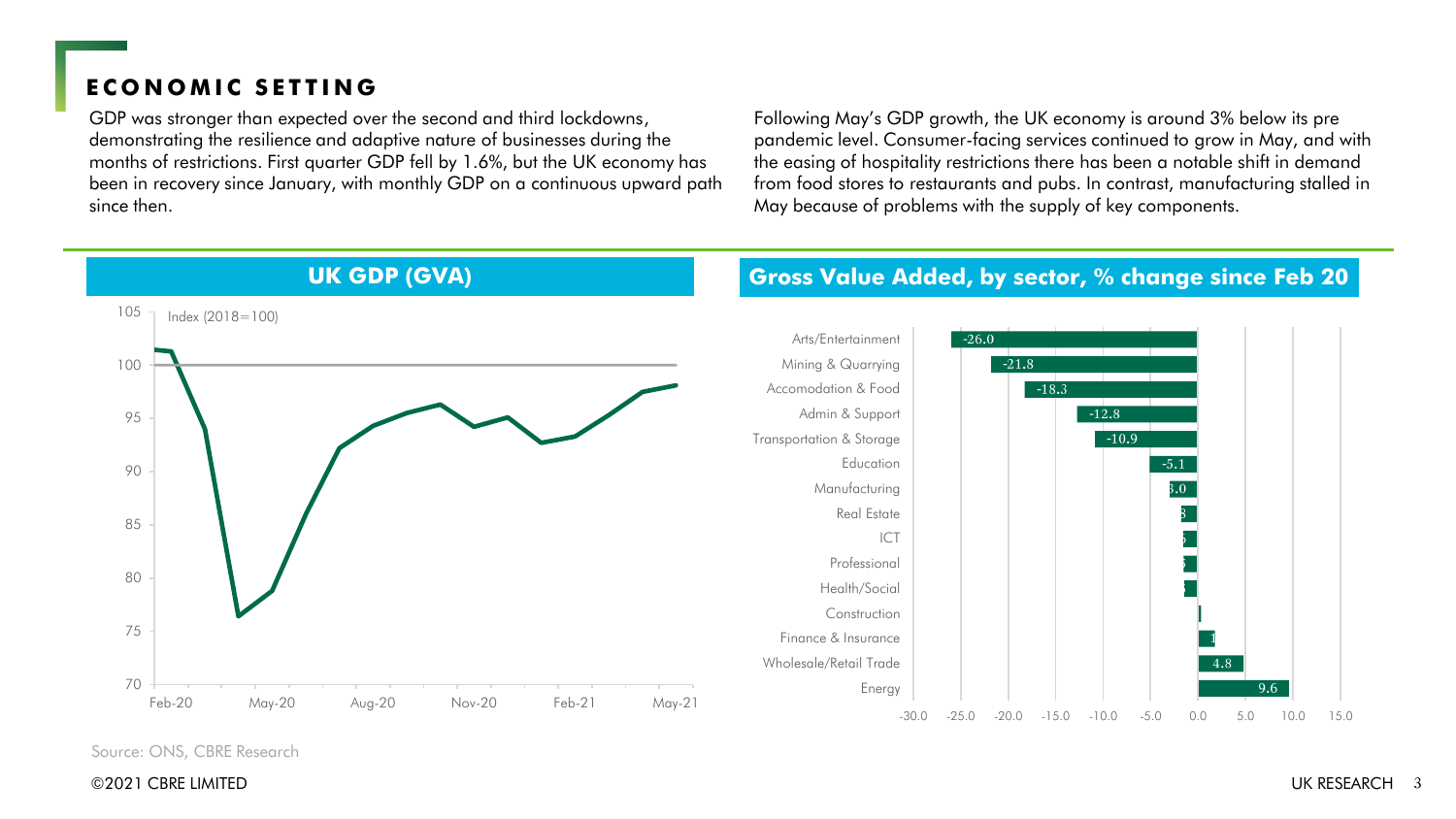# **L O O K I N G A H E A D**

Economic recovery is well underway. Despite a relatively underwhelming GDP increase of 0.8% m/m in May, we remain confident that momentum will build again in Q3 following the lifting of the outstanding restrictions on 19 July. This includes previously closed settings, such as nightclubs and large events, and the removal of social distancing restrictions that required venues to operate at reduced capacity. We expect UK GDP to grow by 7.7% in 2021,

with GDP returning to pre-pandemic levels in Q4 of this year. Rising Covid-19 cases continue to pose a downside risk to the outlook. Though the link between rising cases and hospitalisations has weakened, evidence suggests that consumer confidence can be impacted by rising case numbers and this may slow the return to normal patterns of leisure spending: eating out, theatres, holidays.



**UK: Real GDP**

#### **UK: Real GDP**



Source: Oxford Economics, Macrobond, CBRE Research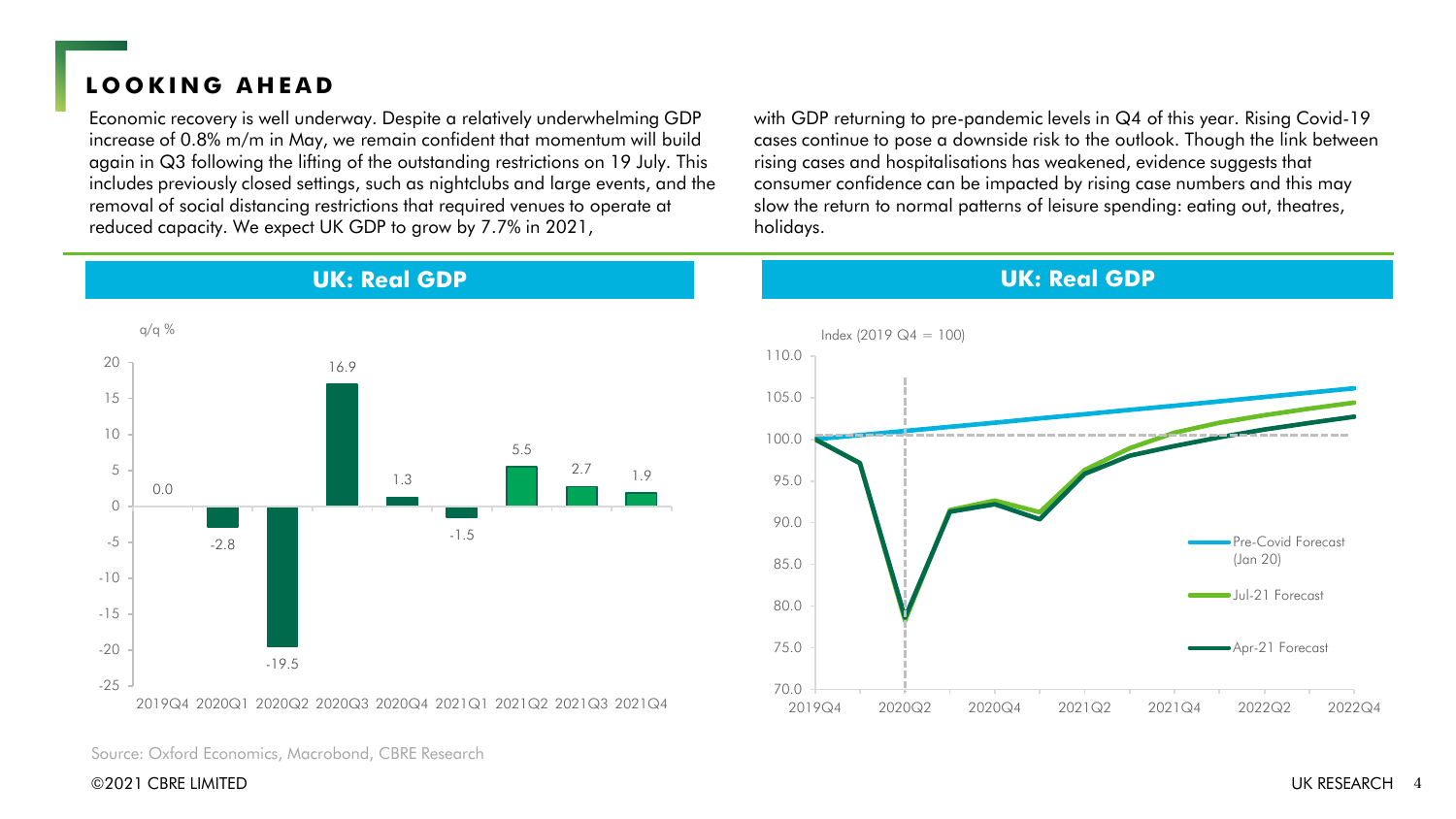### **E M P L O Y M E N T**

The labour market continues to improve. The number of payrolled employees increased for the sixth consecutive month in May 2021 and the official unemployment rate edged down to 4.7% in the three months to May. Job vacancies are back at pre-pandemic levels, with many sectors now reporting labour shortages. If our view on GDP returning to pre-pandemic levels in Q4 of this year is correct, the end of the furlough scheme will concide with a

period of strong demand - supporting the demand for labour and minimising the number of job losses towards the end of 2021. That said, it is inevitable that the winding down of the furlough scheme will lead to some job losses and this is reflected in our current forecast. On the positive side this may ease the labour shortages that are emerging in some sectors.

#### **UK: Unemployment rate (ILO)**



Source: Oxford Economics, CBRE Research



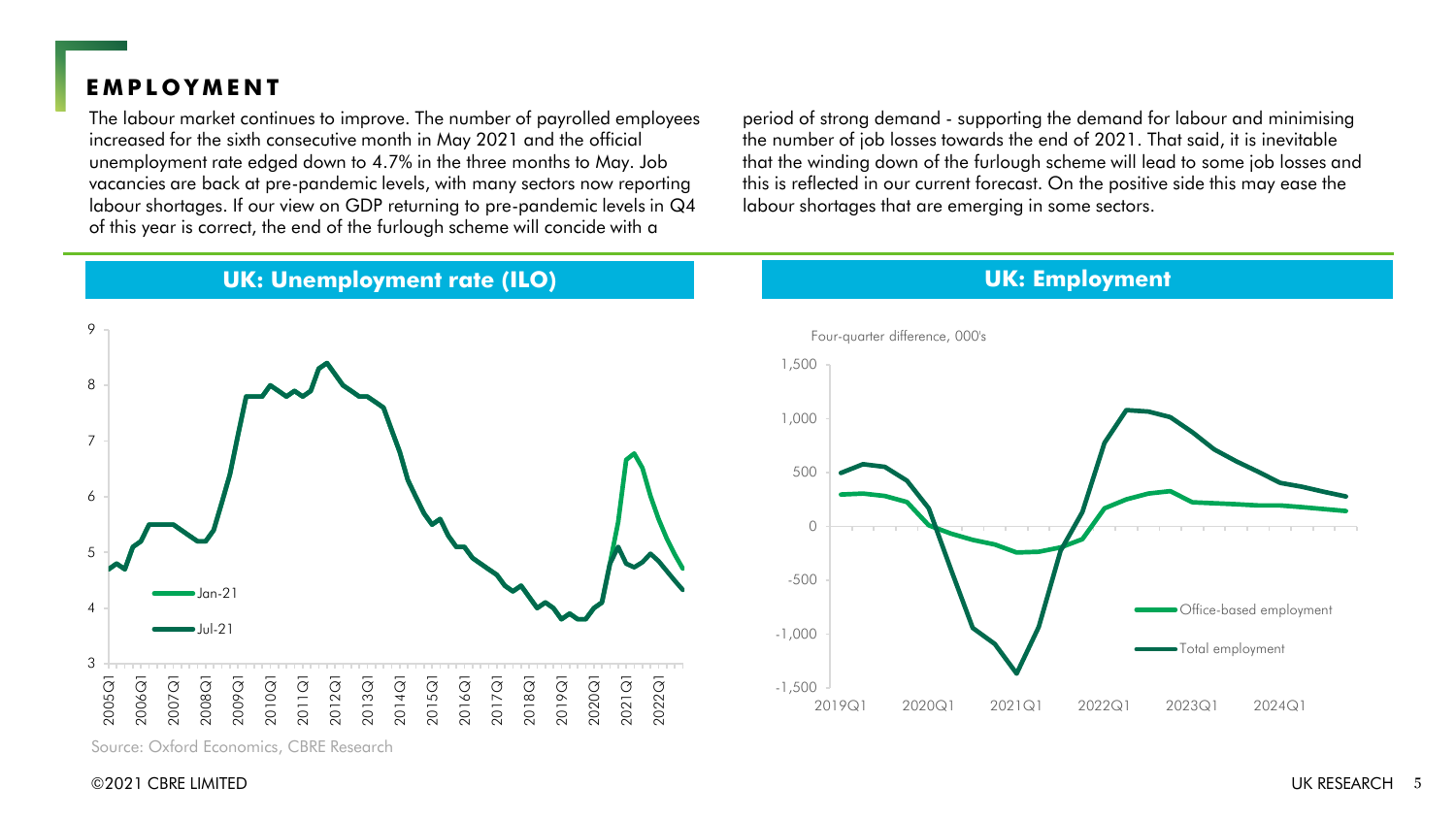# **INFLATION AND INTEREST RATES**

Inflation has picked up in recent months, with annual CPI inflation rising to 2.5% in June. This is largely the result of base effects, with current prices being compared with the depressed prices during the initial pandemic period. In addition, reopening sectors have started to raise prices, which they were unable to do for more than a year. We expect these effects will only have a temporary impact on inflation.

Though there are signs of labour shortages, the ending of the furlough scheme will give a clearer indication of the degree of labour market slack. Our view remains that inflation will peak in H1 2022, gradually returning towards the Bank of England's 2% medium run inflation target. As such, we expect the Bank of England to look through the temporary increase in inflation, keeping short-term interest rates on hold.

**UK: Interest rates**



**UK: CPI inflation**



Source: Oxford Economics, Macrobond, CBRE Research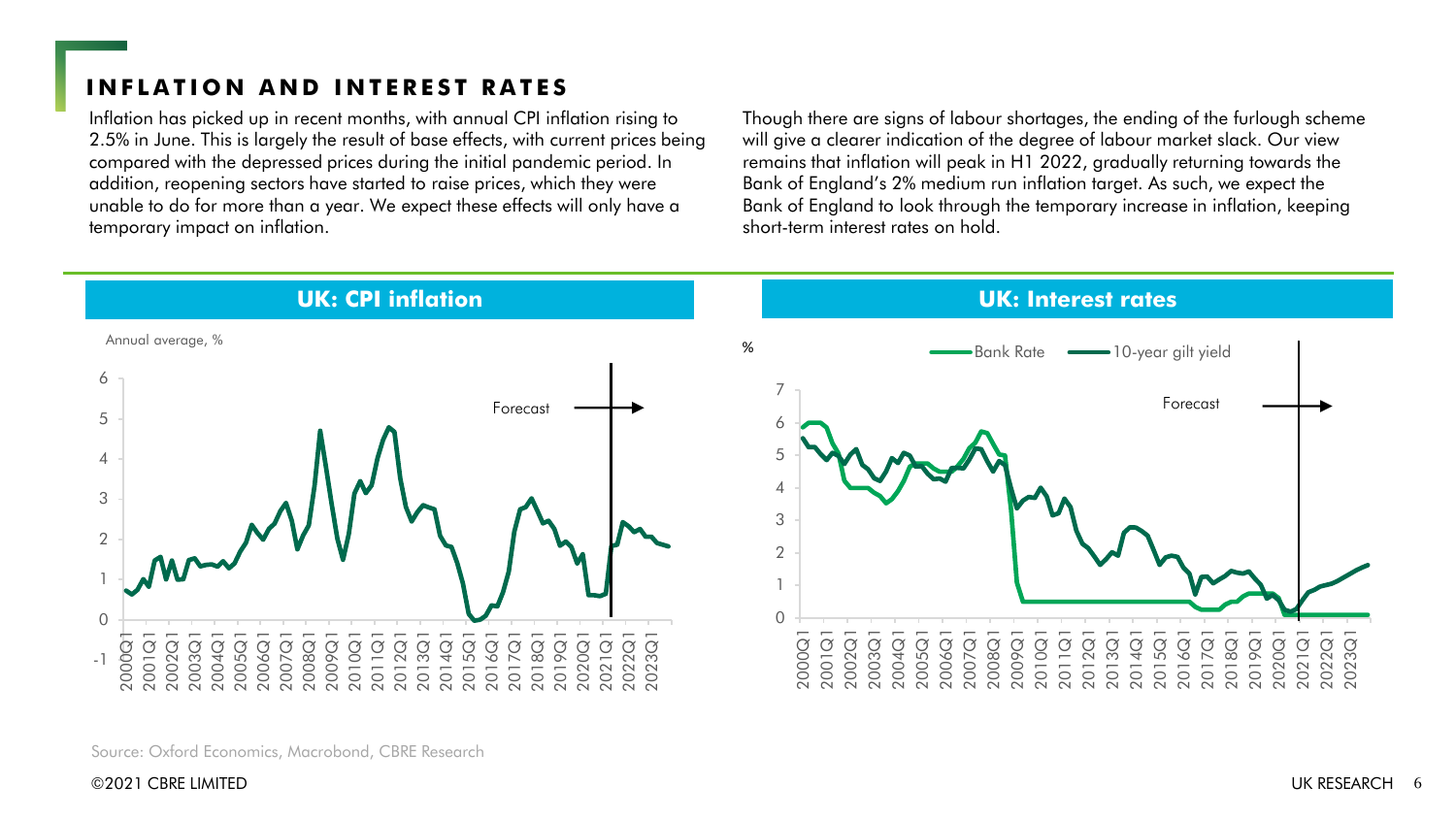# PROPERTY SECTOR: RENTAL OUTLOOK REFLECTS THE RISKS AROUND THE SECTORS

Our forecasts, based on MSCI data, show the expected rental performance by sector and quality. Across the board rents are falling in the retail sector, with the largest declines in shopping centres. Prime high street and retail warehouses are anticipated to fare better over the next five years. I&L has performed well during the pandemic and rental growth is anticipated to continue.

But, it should be noted that these are national figures, which hide some of the regional variations. The office sector continues to be mired by the spectre of working from home hanging over it. We forecast rental falls in the lower quality space, but we predict modest growth for low yielding better quality assets. These forecasts align with our view of a present flight to quality.



 $\blacksquare$ LOW  $\blacksquare$ MID  $\blacksquare$ HIGH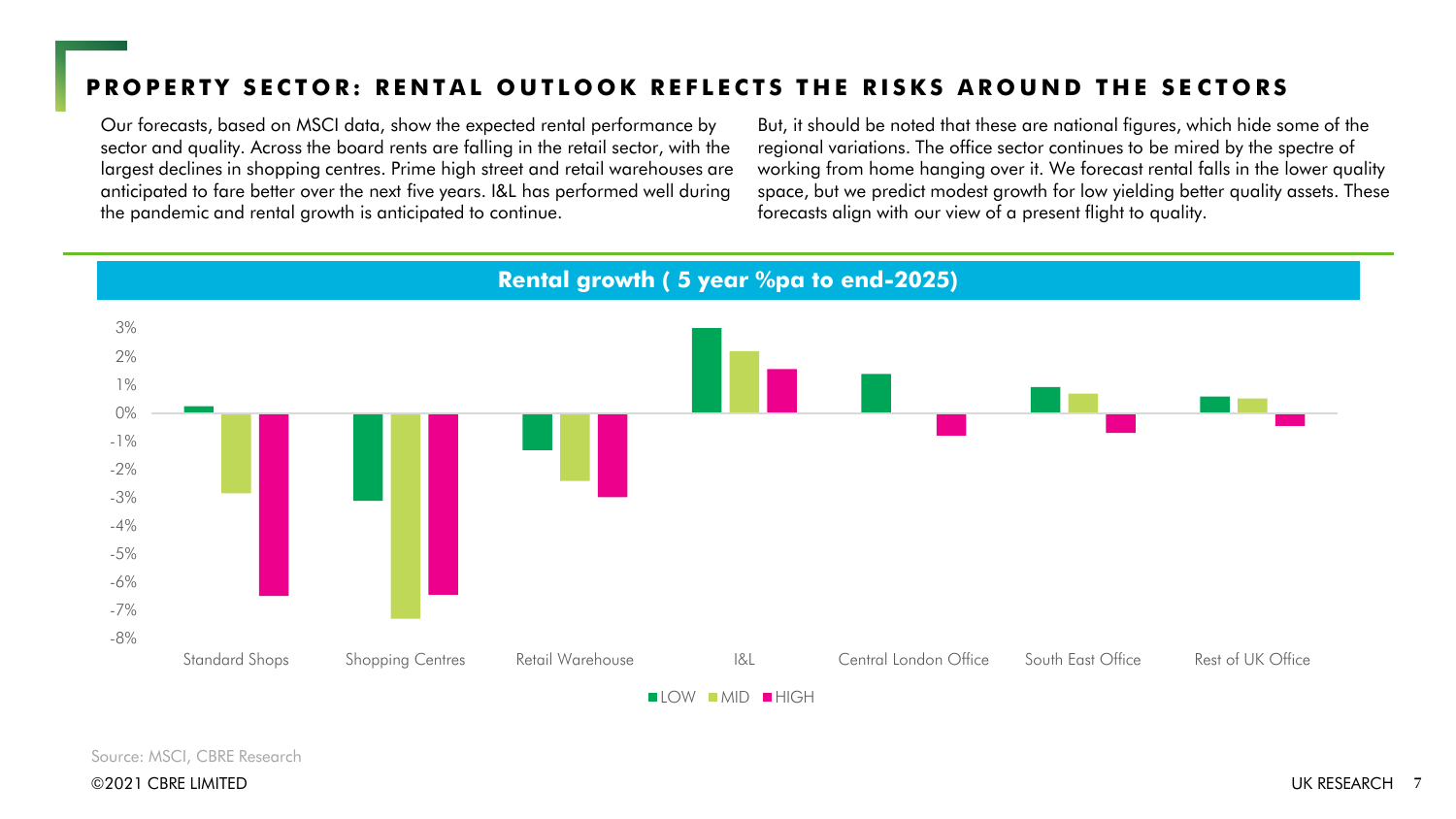# PROPERTY SECTOR: INCOME RETURNS AND VALUE GROWTH SUPPORT TOTAL RETURNS

Aggregate All Property total returns look fairly stable over the next five years, with a high of 5.3% in 2022 and a low in 2025 of 3.9%. The top level data, more so now than ever, hides the performance divergence of the assets. At a sector level the industrial sector is the top performer over the next two years, this reflects the continuation of yield falls pushing values.

We forecast a recovery in retail in 2023 as yields stop rising and market pricing moderates at a new level. The residential sector, which is producing steady and high returns, is the top performing sector 2023-25. We predict modest rental activity, steady income and some value appreciation in the office sector, which leads to gradually improving returns over the next five years.



Source: MSCI, CBRE Research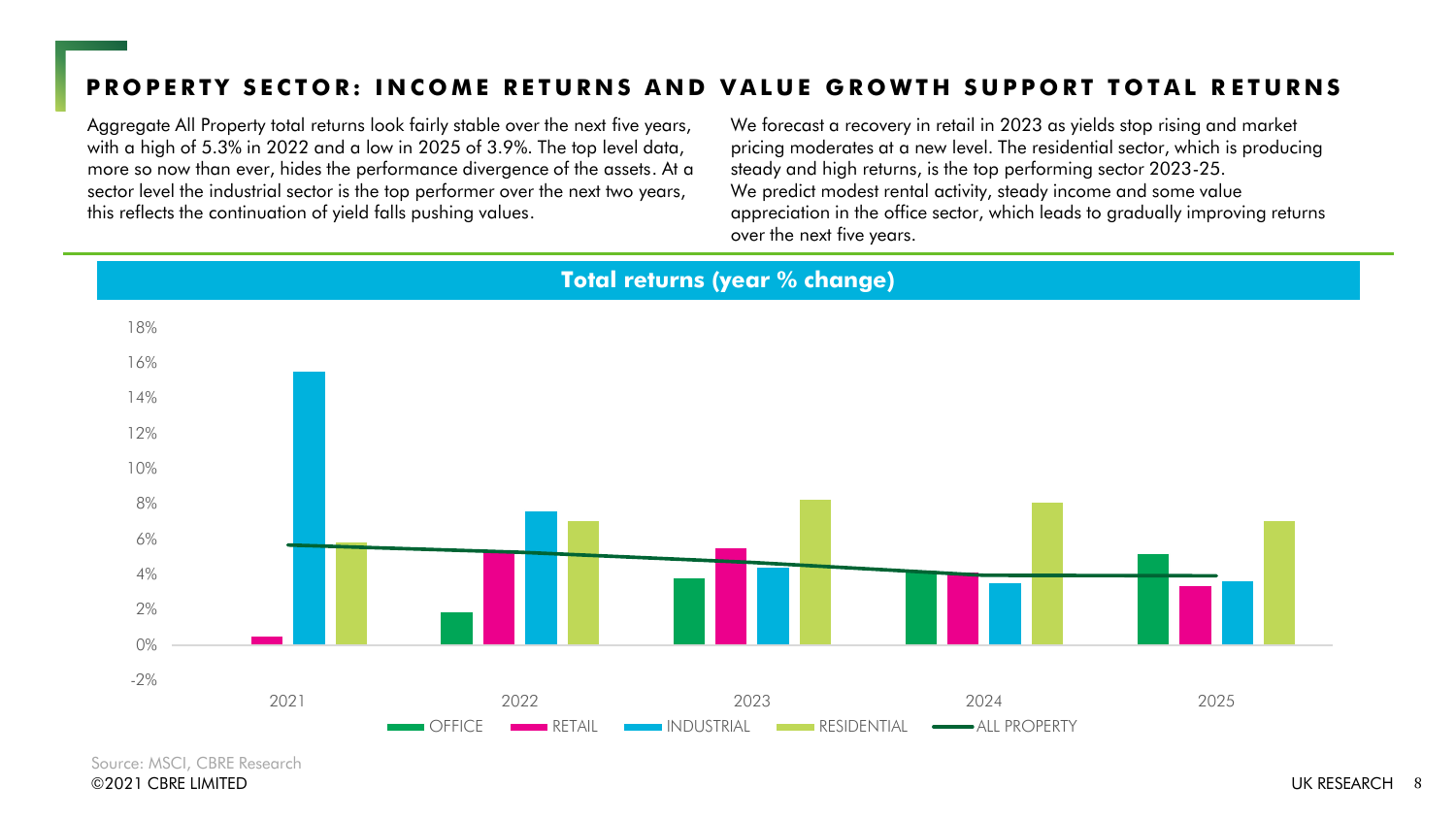### **C O N T A C T S**



DR NEIL BLAKE

Global Head of Forecasting and Analytics | EMEA Chief Economist



JENNET SIEBRITS

Executive Director, Head of UK Research



RUTH HOLLIES

Head of EMEA Forecasting, Research



AARON HUSSEIN

Senior Economic Analyst, Research

[Neil.blake@cbre.com](mailto:Rhodri.Davies@cbre.com)

[Jen.siebrits@cbre.com](mailto:Jen.Siebrits@cbre.com)

[Ruth.hollies@cbre.com](mailto:Ruth.hollies@cbre.com)

[Aaron.hussein@cbre.com](mailto:Aaron.hussein@cbre.com)